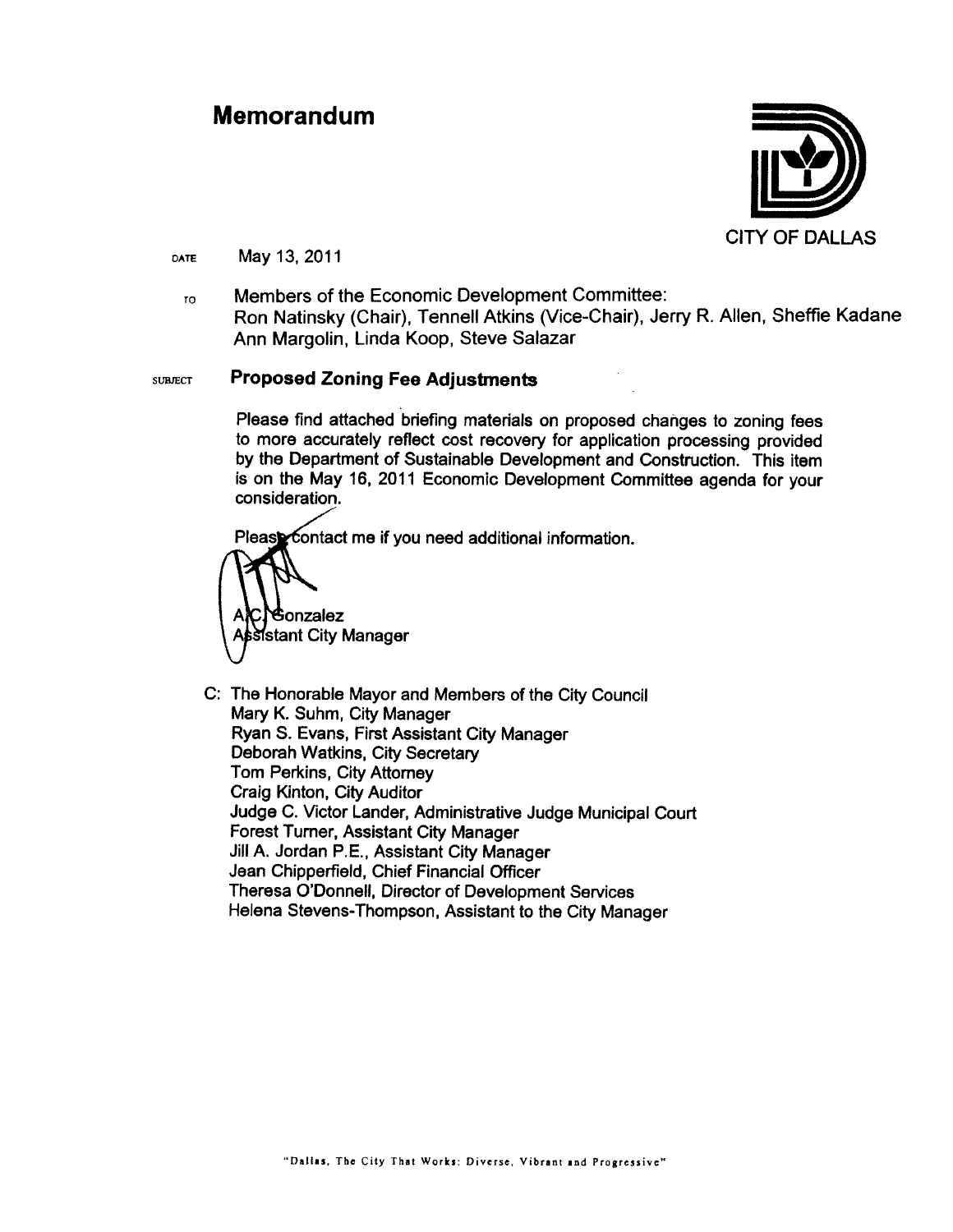## **Proposed Zoning Fee Adjustments**

#### **City Council Economic Development Committee**

**May 16, 2011** 





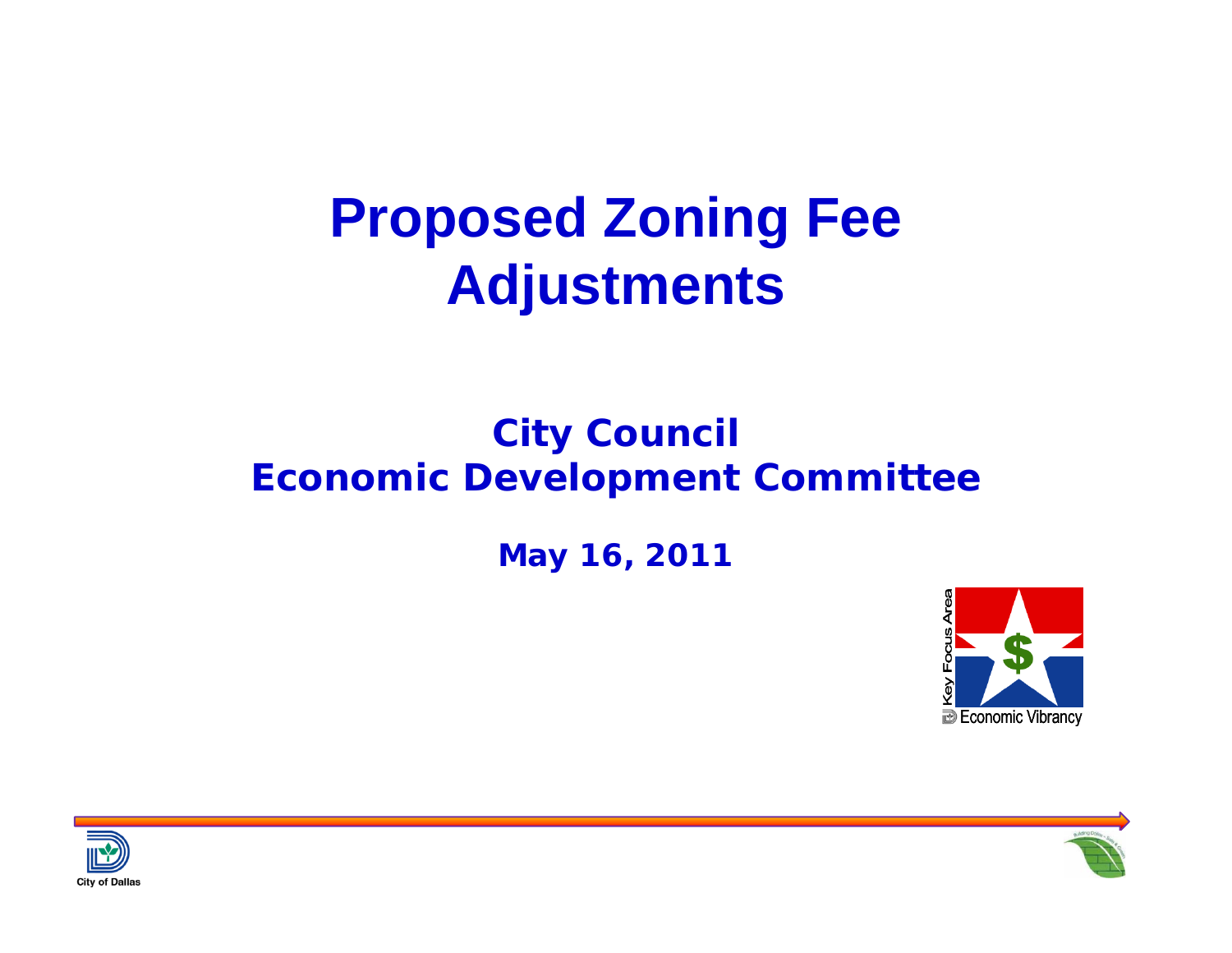- **Example 1 Length of time**
- **Example 21 Lack of hearing schedule**
- "Non paying cases" / long term budget issues
- **Prioritization of cases**
- **Expediting cases**
- **Examplerify Length and complexity of application**
- Communication



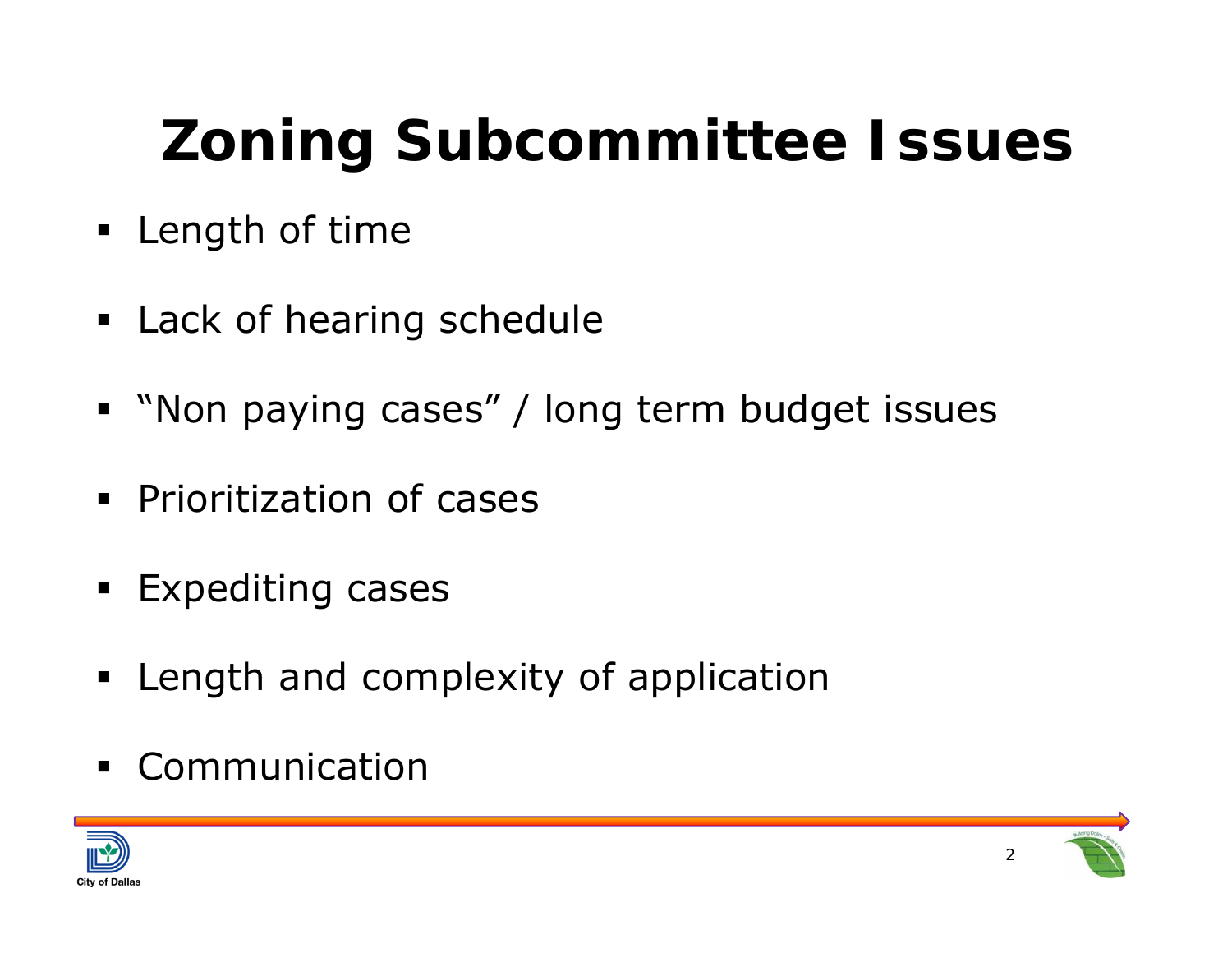- **Example 1 Length of time** 
	- −Two additional planners were hired to address backlog
	- −Cases are being assigned every two weeks
	- − Minor amendment code amendment
- **Eack of hearing schedule** 
	- −– Hearing schedule is now available (schedule is based complete applications and prompt response to issues identified during staff review)
- "Non paying cases" / long term budget issues
	- − Only one new non-paying case (authorized hearing) will be processed at a time.



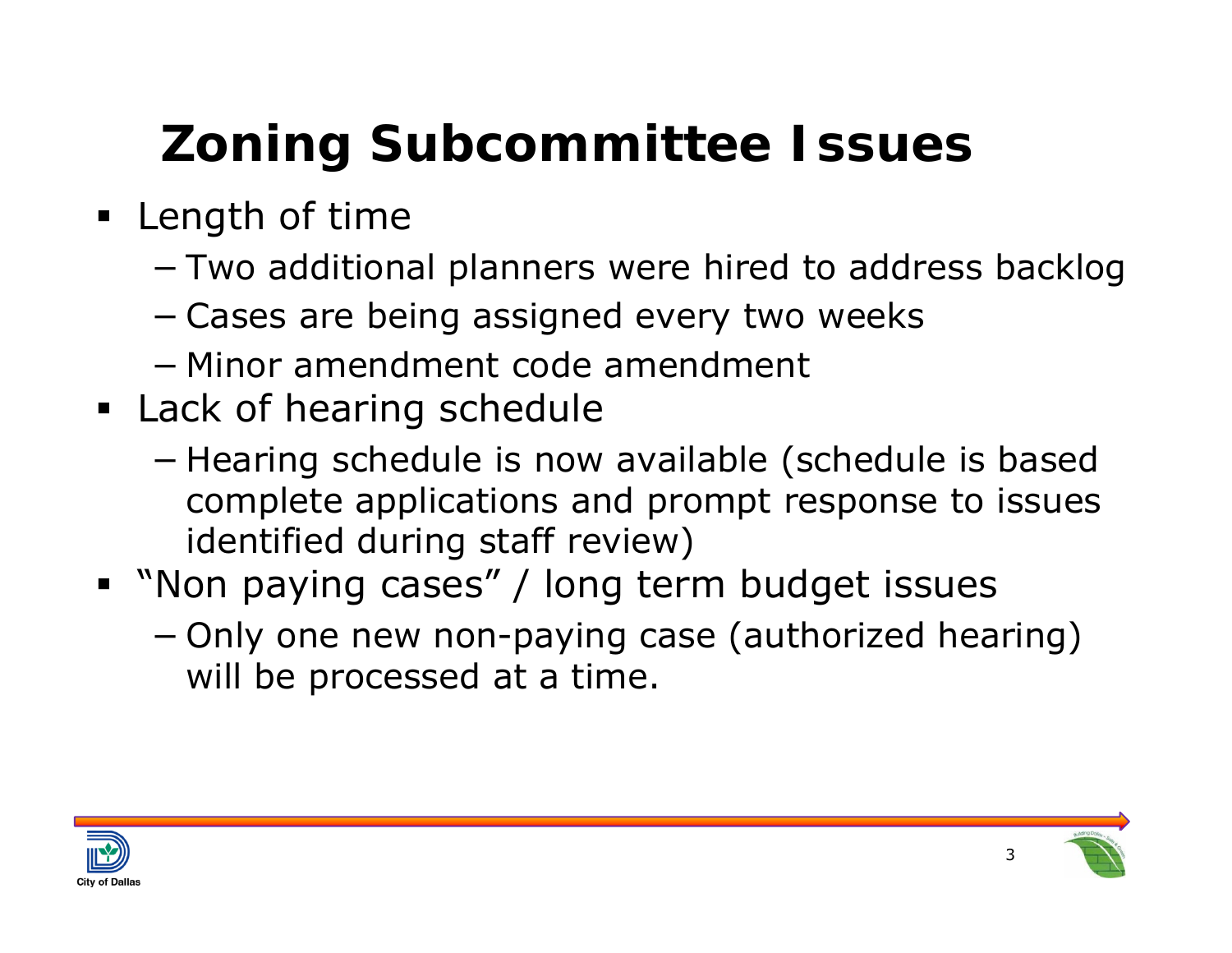- **Prioritizing cases** 
	- −– General feedback if 90 to 120 day calendar can be met, no need for prioritization
- **Expediting cases** 
	- −- Option to create new fee
	- − Team review
	- −– Customer desire for more flexibility in CC agenda process
	- − Customers prefer two CC action agenda meetings per month and meetings in July, but this is beyond staff's ability to address



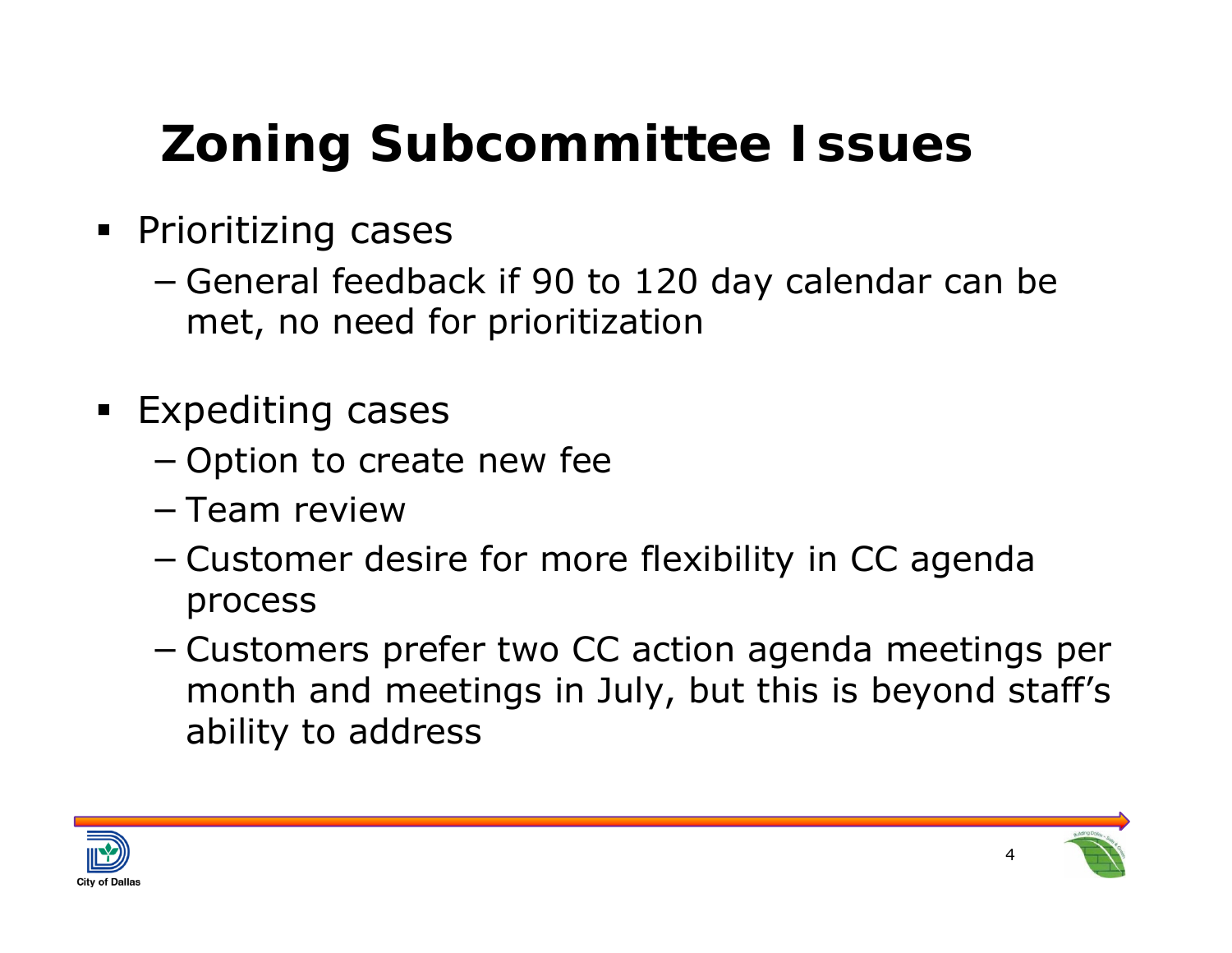- **Application process** 
	- −– Stream line application
	- −Clarify submittal requirements
	- − Create PD matrix form
	- −– Have legal description approved prior to application
- Communication
	- − Zoning/Development review meetings will be open to applicants (implemented)
	- −Consistent letter (implemented)
	- −Consistent plan mark-up (implemented)



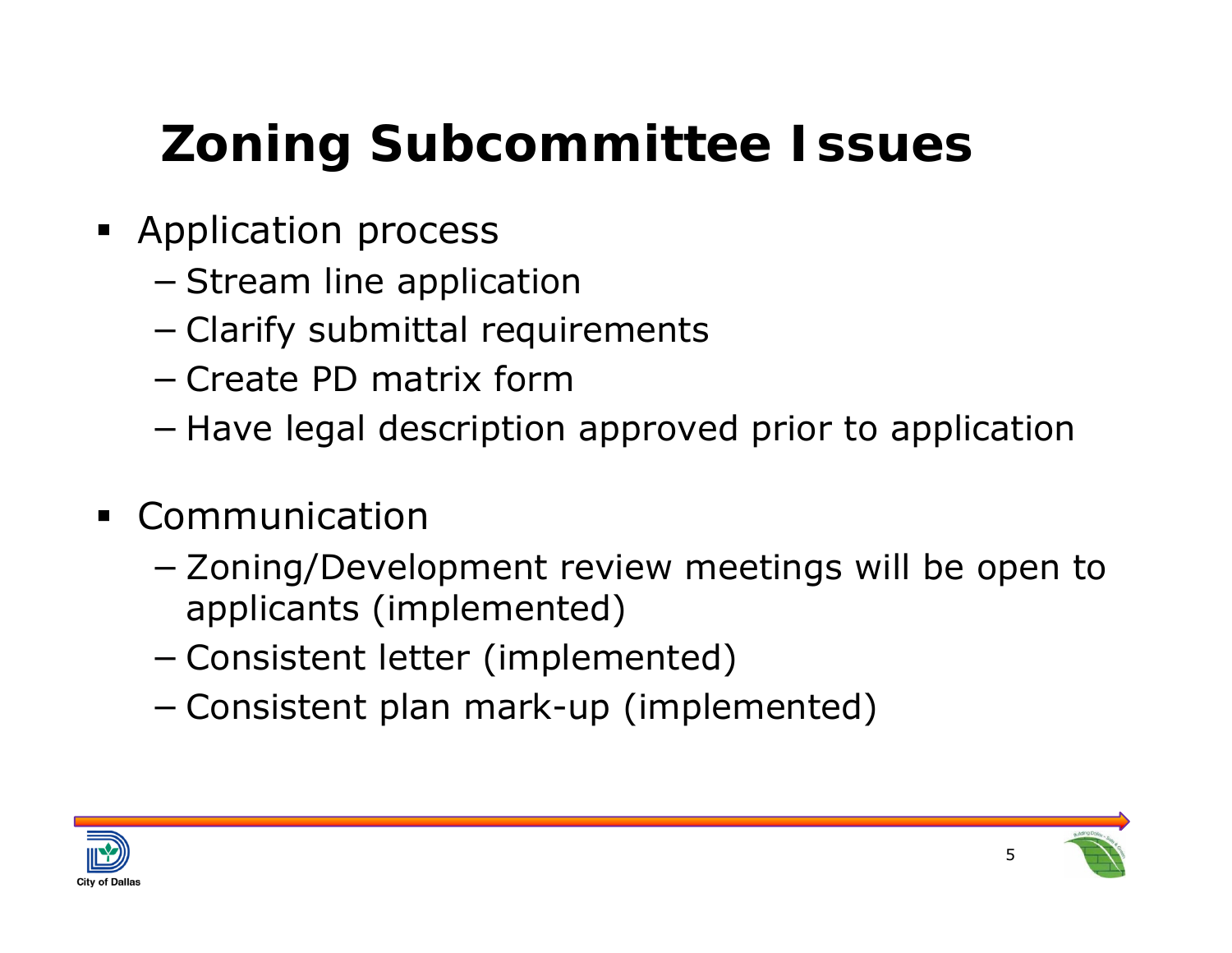## Completed

- − Improved cost recovery on planned development (PD) fees and PD amendment fees
- − $-$  Eliminate fee exemptions for schools and other governmental entities (20 to 25 % of case load)
- − Zoning Fees for Historic Preservation / Conservation off table



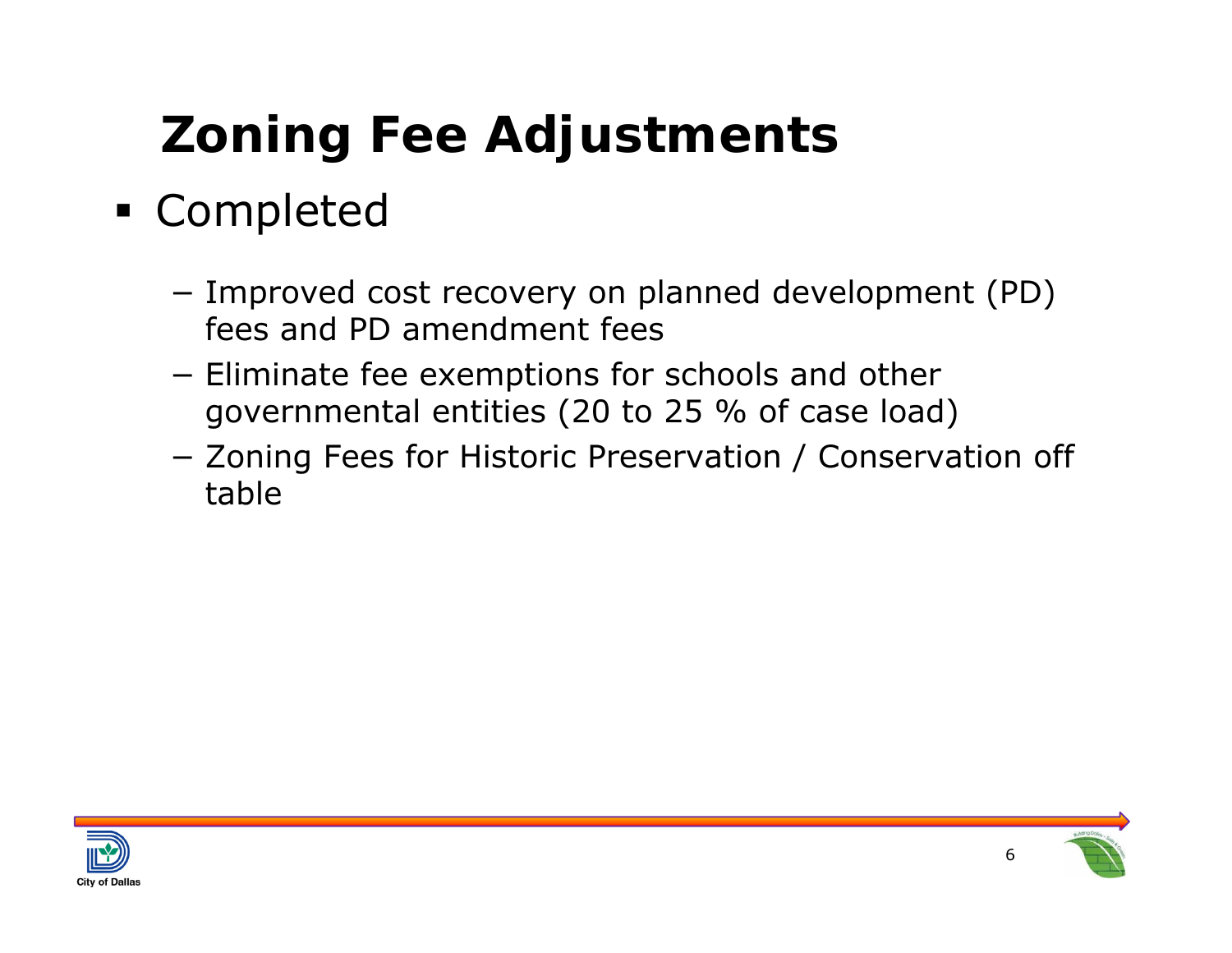- **Proposed fee adjustments** 
	- Increase NSO and Conservation District fees
	- −Adjust SUP fees to mirror straight zoning fees
	- − $-$  Increase SUP for gas drilling and production
	- −- Reduce straight zoning fee over 15 acres
	- −- Reduce maximum straight zoning fee
	- −Clarify separate fee is required for each type of request
	- − Establish Expediting Fee
	- − $-$  Increase extraordinary significant sign fee for non-premise signs
	- − Adjust fees for amendments to voluntary deed restrictions to match straight zoning fees
	- − $-$  Establish fee for property owner notices where more than 50 notices are required





7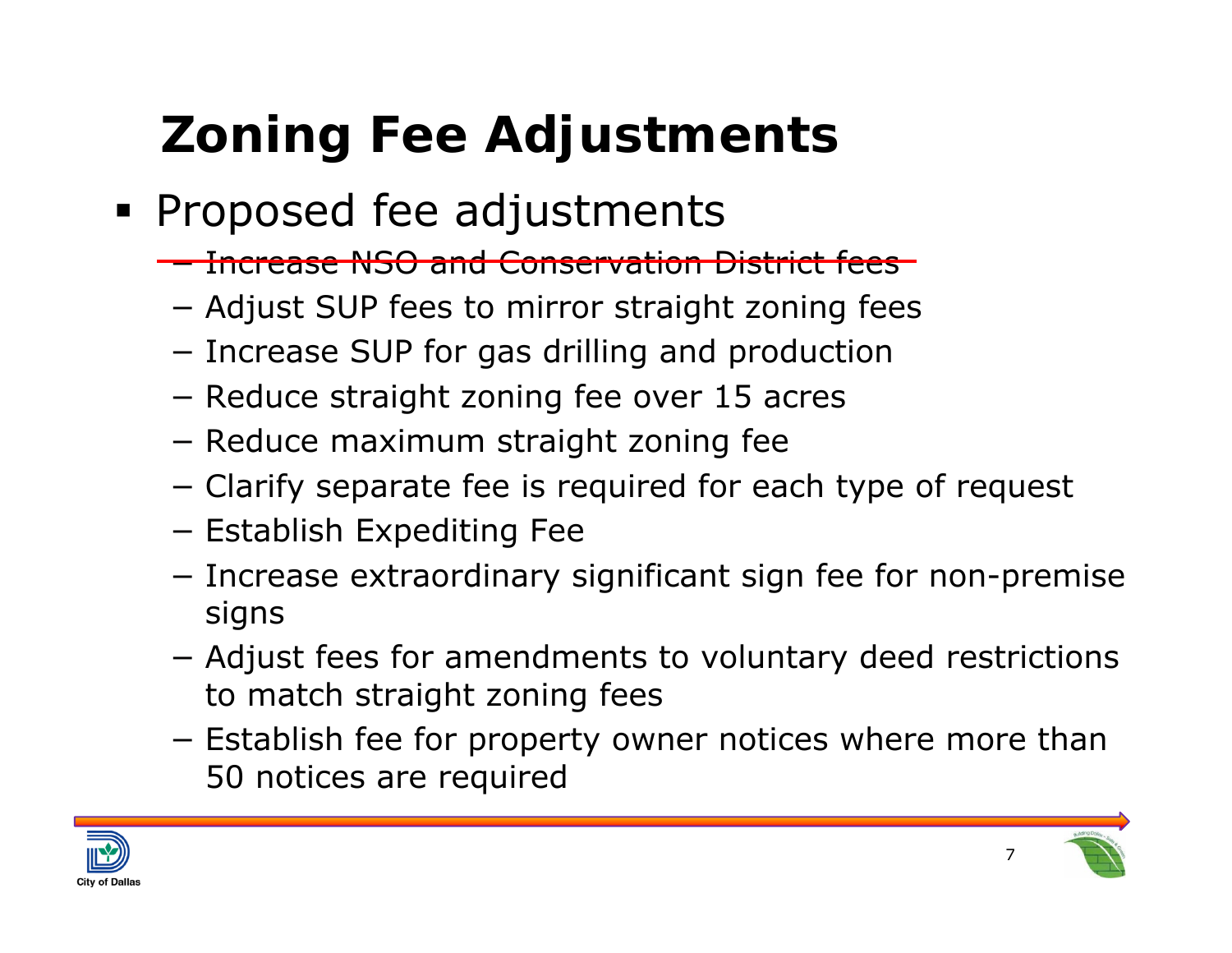- **Proposed fee adjustment** 
	- − $-$  Establish fee for special parking amendment
	- − Adjust Article VII (Signs) amendment fees to match other code amendment fees
	- −Add acreage fee to escarpment permit fee
	- − Add third party inspection fee (deposit) to gas drilling and production fees
	- − $-$  Establish fee for review of traffic management plans
	- − $-$  Establish fee for review of legal descriptions
	- −Establish fee for "agenda items not elsewhere specified"
	- −Establish fee for special development review meeting (for



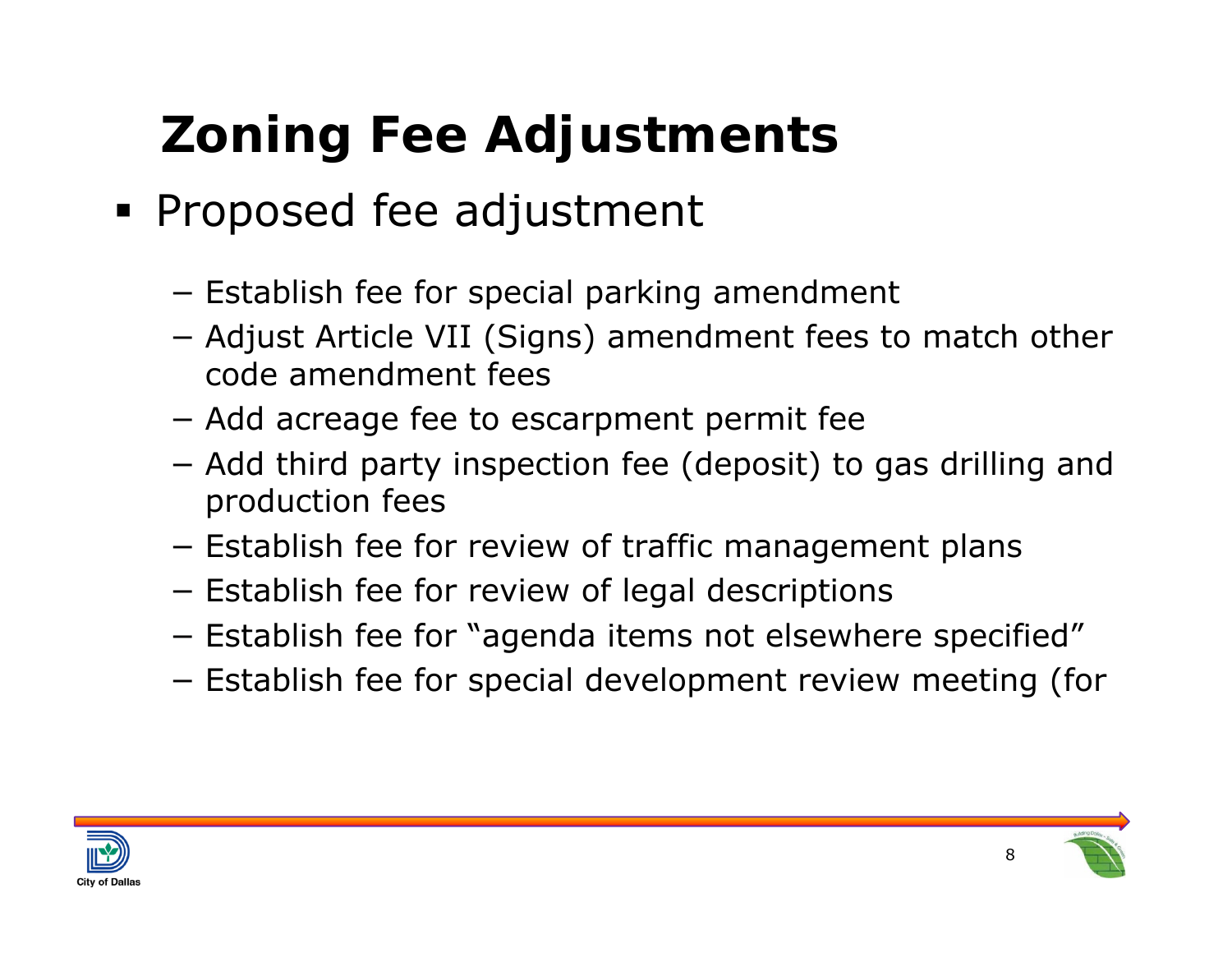## **Zoning Case Load Impacts**

- Wet / Dry election
	- − 26 applications for SUPs, D to D-1's, or D removals since January 1, 2011
- Lower Greenville PD
	- −Anticipate approximately 20 cases for SUPs for late hours



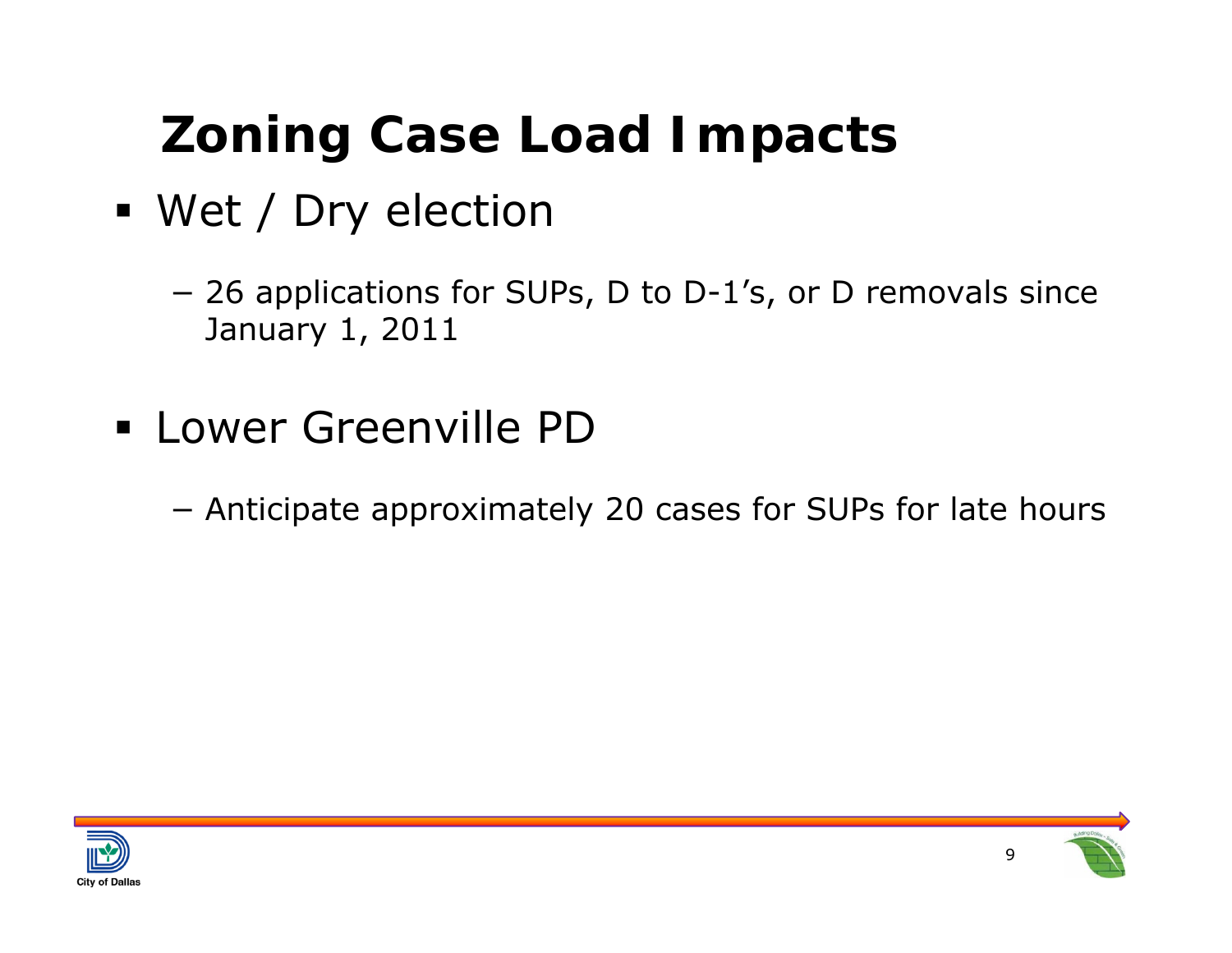## **Enhancing Service Delivery**

Continue analysis of processes

- Monitor key workload indicators
- Monitor case process with projected schedule
- Perform revenue analysis
- Continue to review fee structure



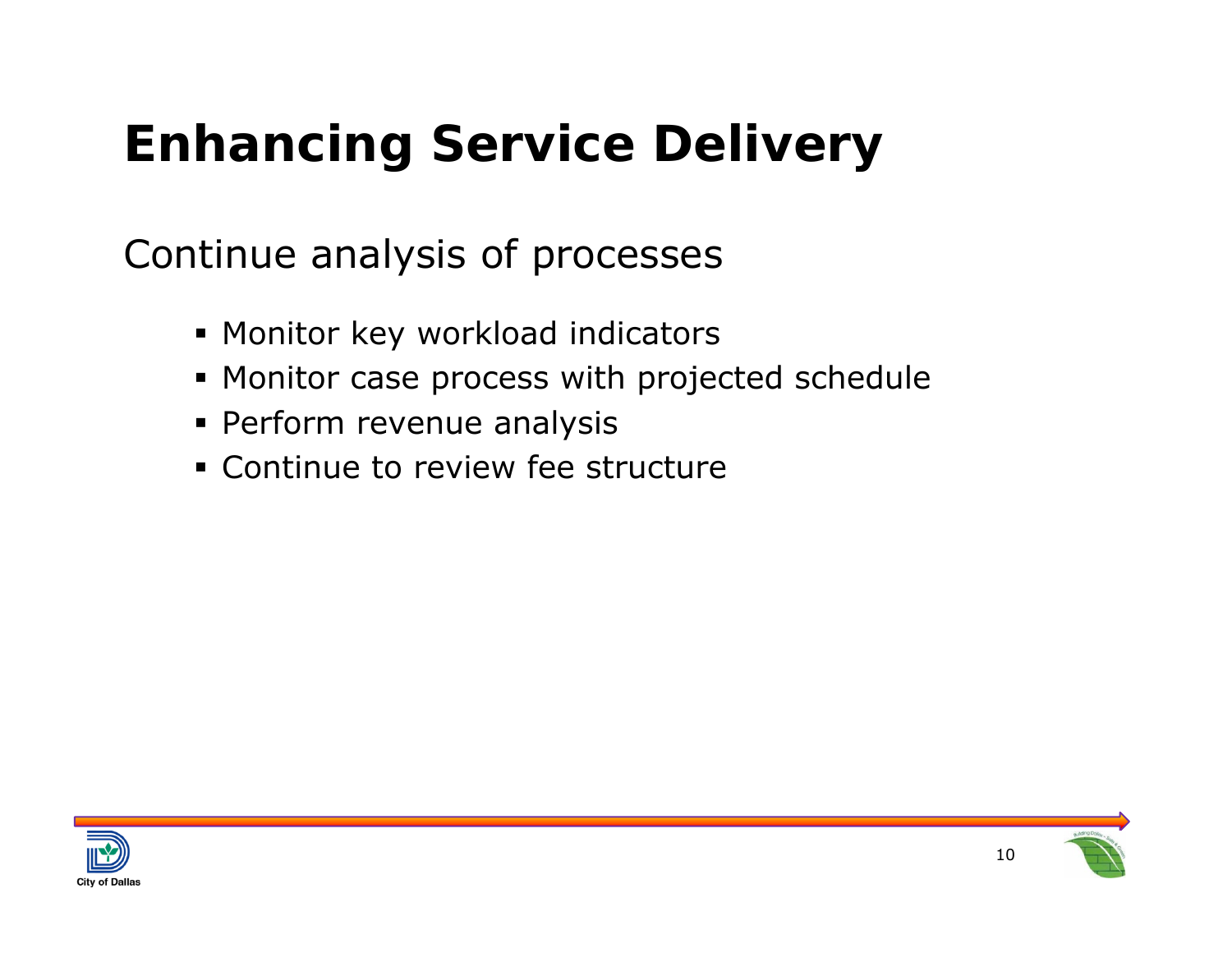## **Enhancing Service Delivery**

Continue discussions with stakeholders

- Listen and understand priorities and challenges
- Understand expectations
- Explore identified opportunities
- **Examine performance targets**
- Align staffing to meet mission critical tasks



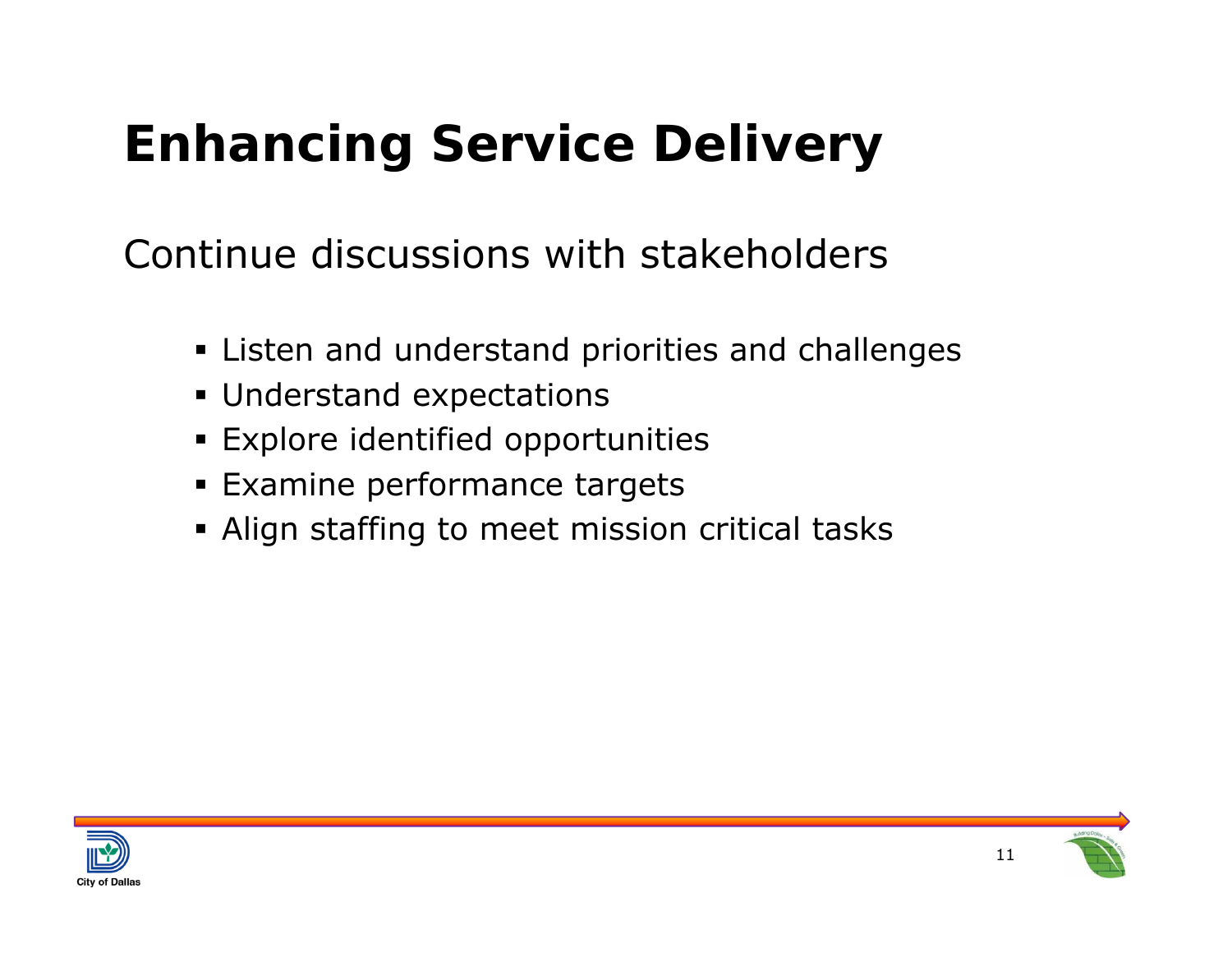| <b>Type of Application</b>        | <b>Application Fee</b>     | <b>Notification</b>    |
|-----------------------------------|----------------------------|------------------------|
| Application for original SUP      |                            |                        |
| or amendment with additional use: |                            |                        |
| $0-1$ acre                        | \$1,170.00                 | 200 feet               |
| over 1 acre to 5 acres            | \$2,610.00                 | 300 feet               |
|                                   | $\{\$1,170.00\}$           |                        |
| over 5 acres to 25 acres          | \$5,820.00                 | 400 feet               |
| over 25 acres                     | $$5,820.00+$               | 500 feet               |
|                                   | \$113 per each             |                        |
|                                   | acre over 25               |                        |
|                                   | $\{\$1,170.00\}$           |                        |
| pedestrian skybridge              | \$10,000.00                | See $51A - 217(b)(12)$ |
| gas drilling and production       | \$5,000.00                 | 1,000 feet             |
|                                   | $\left[ $2,000.00 \right]$ |                        |



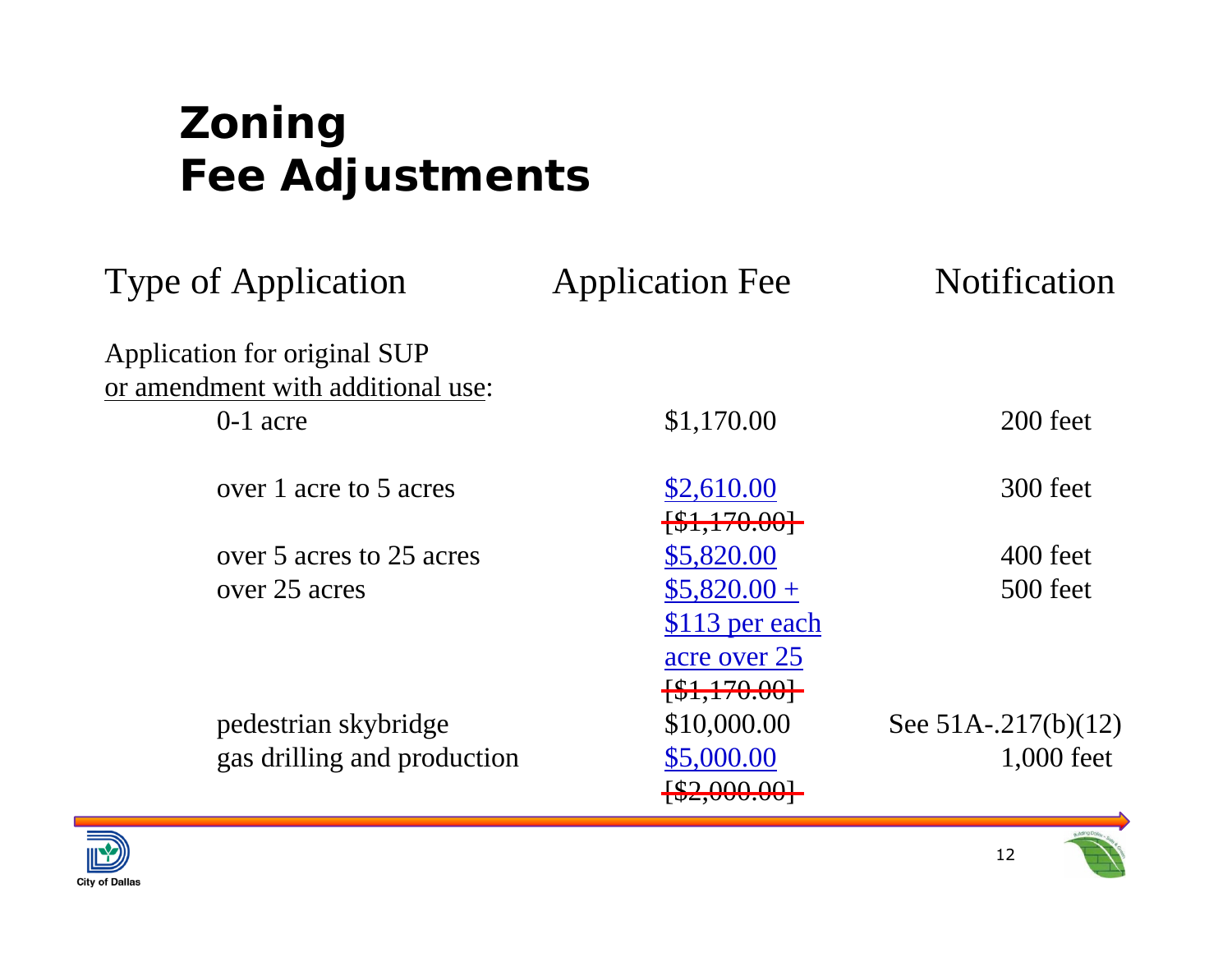Type of Application **Application** Application Fee Notification Straight zoning and a [A]ll other zoning applications:

0-1 acre \$1,050.00 200 feet over 1 acre to 5 acres \$2,610.00 300 feet over 5 acres to  $15$  acres  $$5,820.00$  400 feet over 15 acres to 25 acres \$9,315.00 \$9,315.00 400 feet over 25 acres \$9,315.005820.00+ 500 feet \$113.00 per each acre over 25Maximum fee  $$37,500.00$  25,000



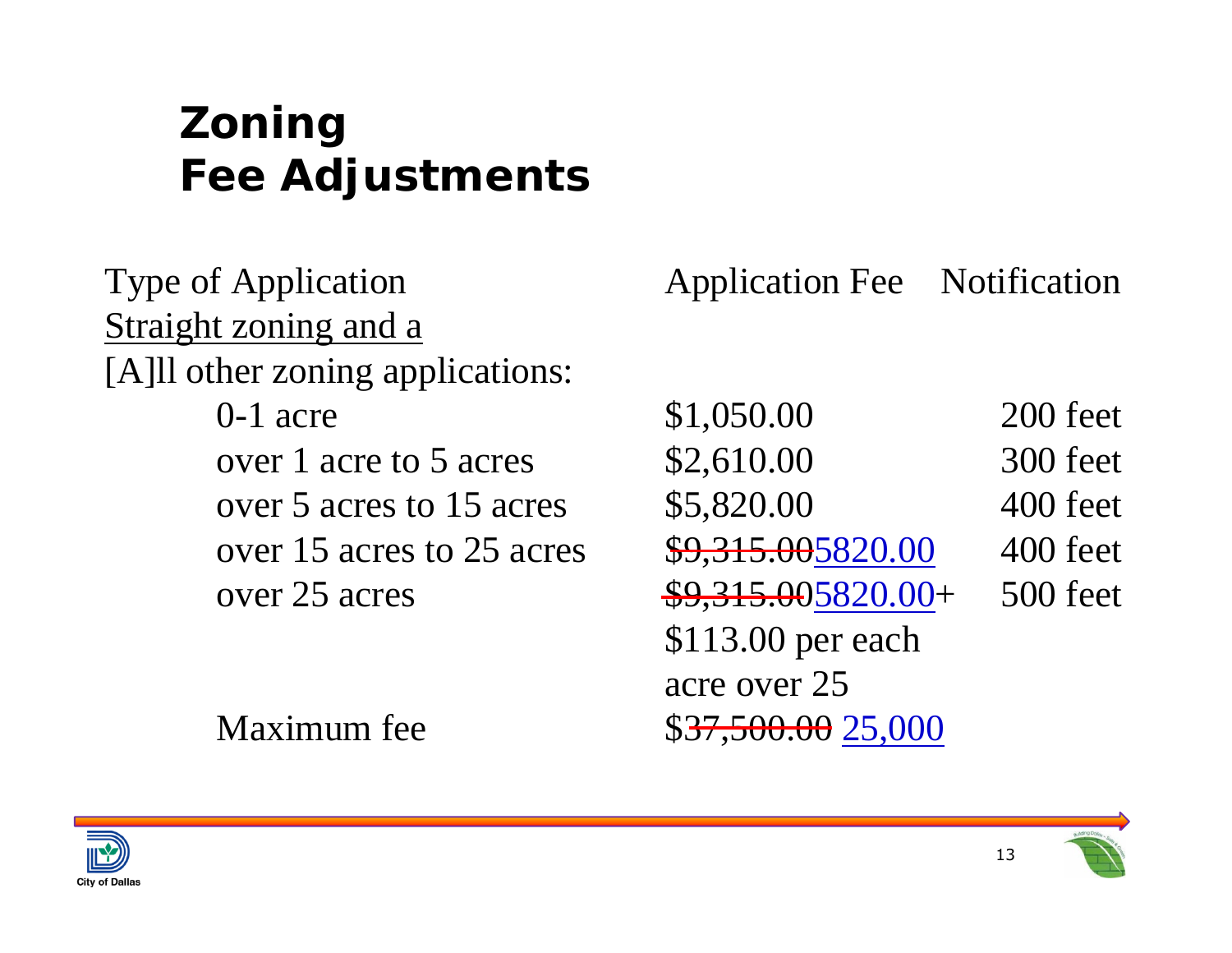(6) An applicant shall pay a separate application fee for each type of zoning change requested. The maximum fee for all related zoning requests on a single application on a tract of land is \$30,000.00.

An applicant who requests expedited processing shall pay an additional fee of \$5,000.00. Eligibility for expedited processing shall be determined by the director. The director may limit the number of cases eligible for expedited processing."



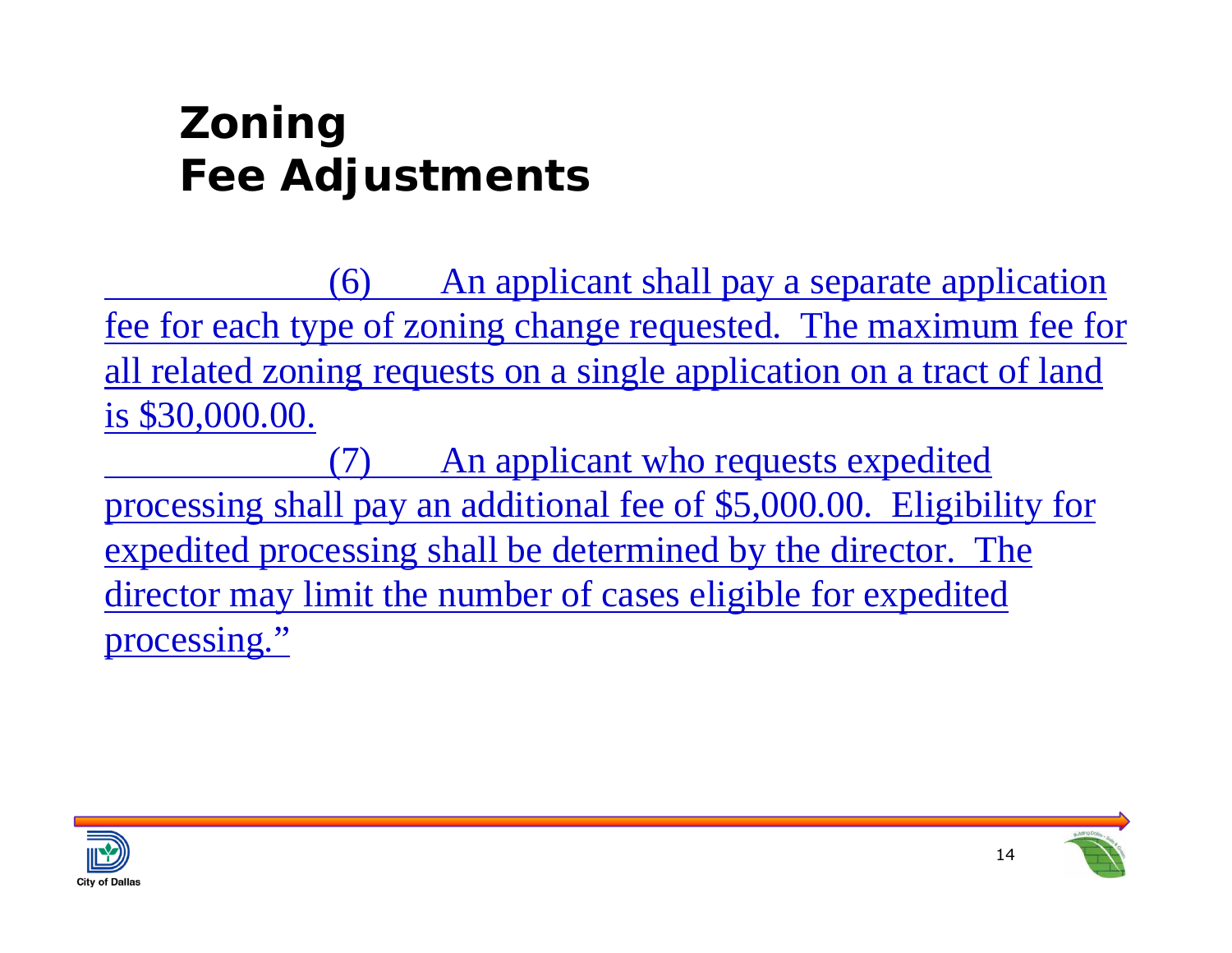| <b>Type of Application</b>                                       | <b>Application Fee</b> | Notification |
|------------------------------------------------------------------|------------------------|--------------|
| Designation of an existing<br>premise sign as an extraordinarily | \$1,050.00<br>\$600.00 | 200 feet     |
| significant sign                                                 |                        |              |
| Designation of an existing non-                                  | \$2,610.00             | 200 feet     |
| premise sign as an extraordinarily                               |                        |              |
| significant sign"                                                |                        |              |

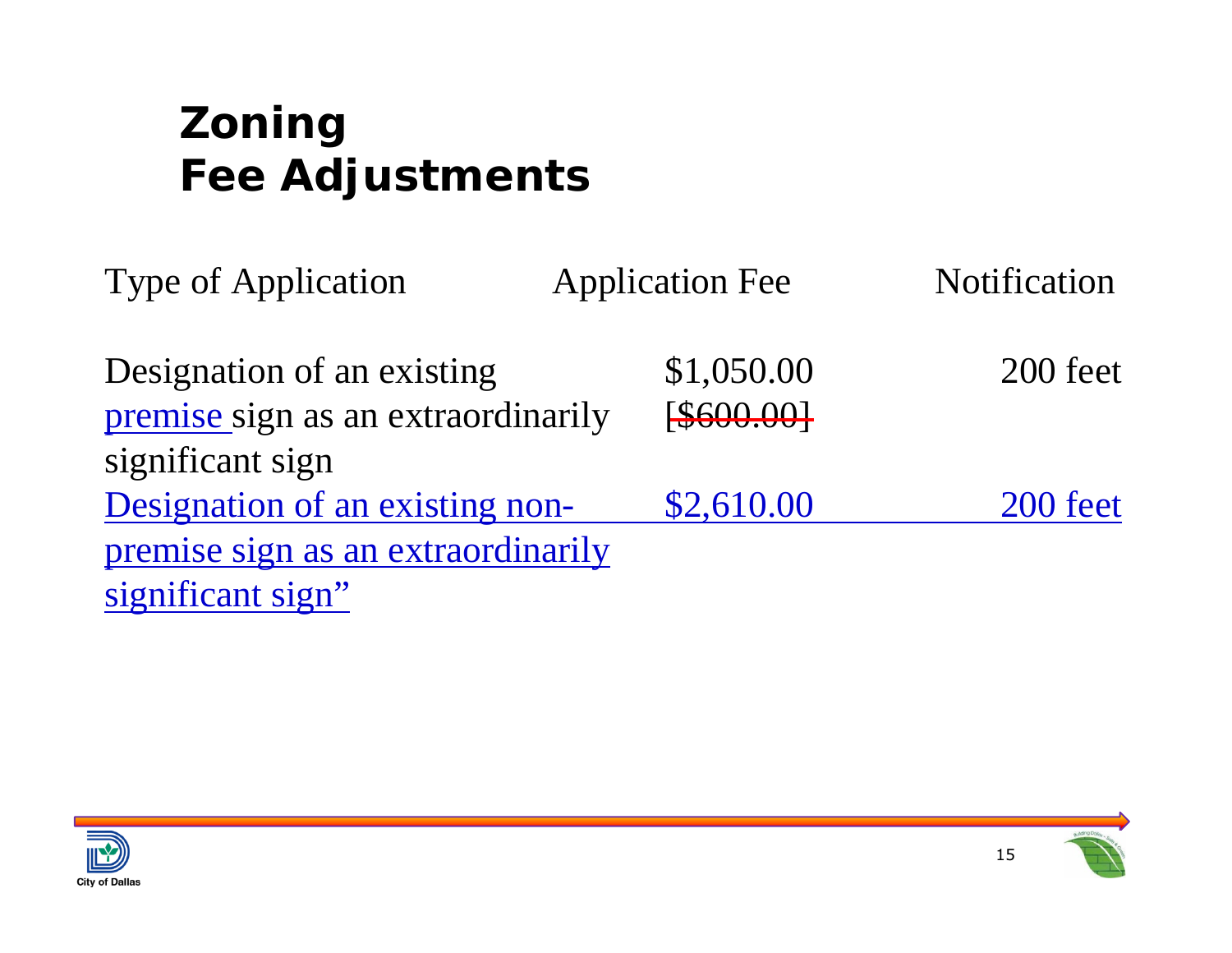| <b>Type of Application</b>                                                                                        | <b>Application Fee</b> | Notification                        |
|-------------------------------------------------------------------------------------------------------------------|------------------------|-------------------------------------|
| Creation of a voluntary<br>deed restriction where the<br>city is a party that is part of<br>a zoning request      | \$350.00               | determined by<br>the zoning request |
| Amendment to a voluntary<br>deed restriction where the<br>city is a party that is part of<br>a zoning request     | \$600.00<br>\$900.001  | determined by<br>the zoning request |
| Amendment to a voluntary<br>deed restriction where the<br>city is a party that is not part<br>of a zoning request |                        |                                     |
| 0 to 1 acre                                                                                                       | \$1,050.00             | 200 feet                            |
| over 1 acre to 5 acres                                                                                            | \$2,610.00             | 300 feet                            |
| over 5 acres to 15 acres                                                                                          | \$5,820.00             | 400 feet                            |
| over 15 acres                                                                                                     | \$5,820.00             | 500 feet"                           |



16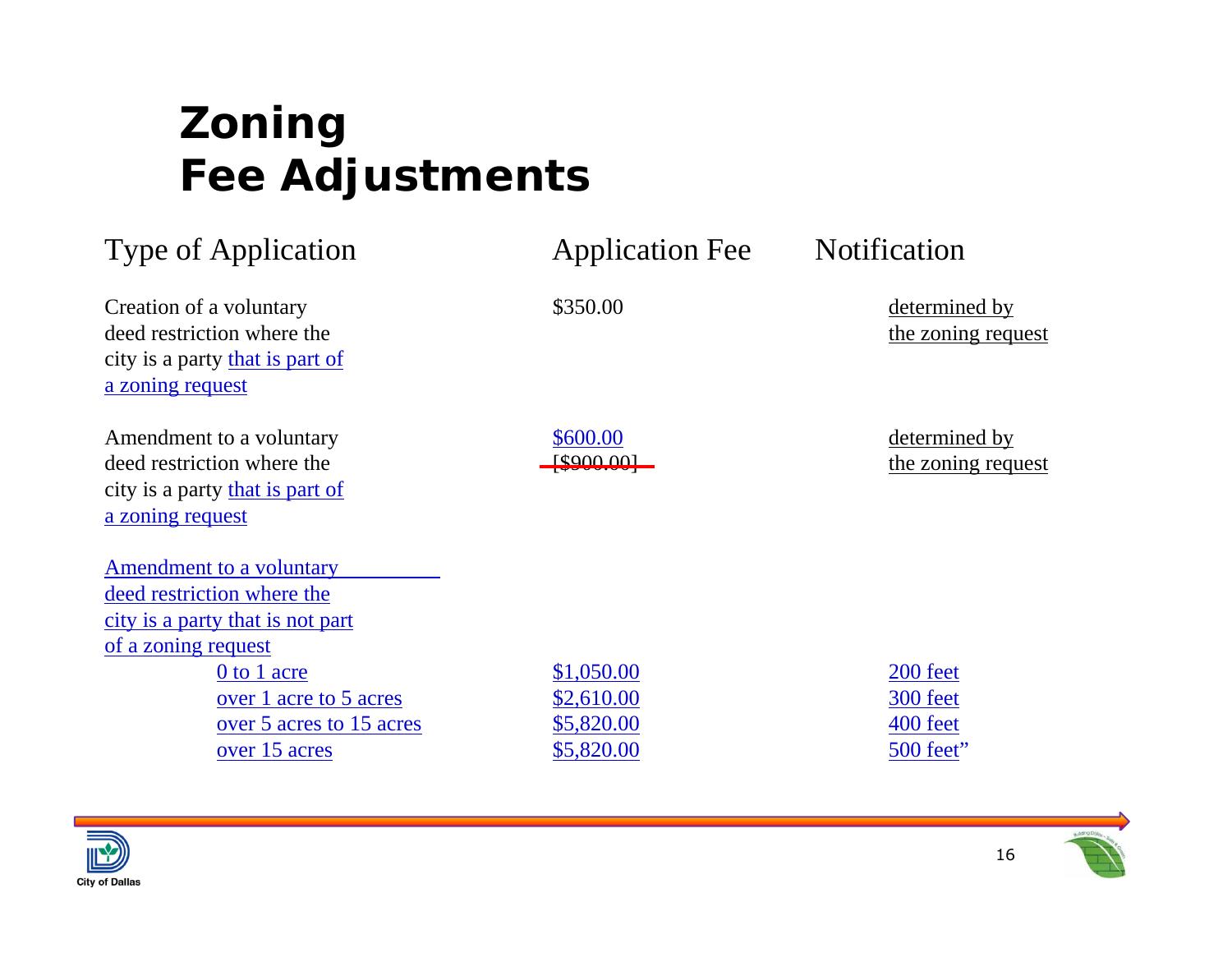"(f.1) Fees for property owner notices.

(1) An application will not be scheduled for public hearing until the fee required for property owner notices has been paid.

The applicant shall pay the fee to the director. The director shall deposit fees received in the official city depository not later than the next business day following receipt of the fees.

(3) No refund of a fee may be made.

(4) There is no fee for the first 50 property owner notices required for notification of an application under this section. The fee for each property owner notice over 50 is \$3.00 per property owner required to be notified."



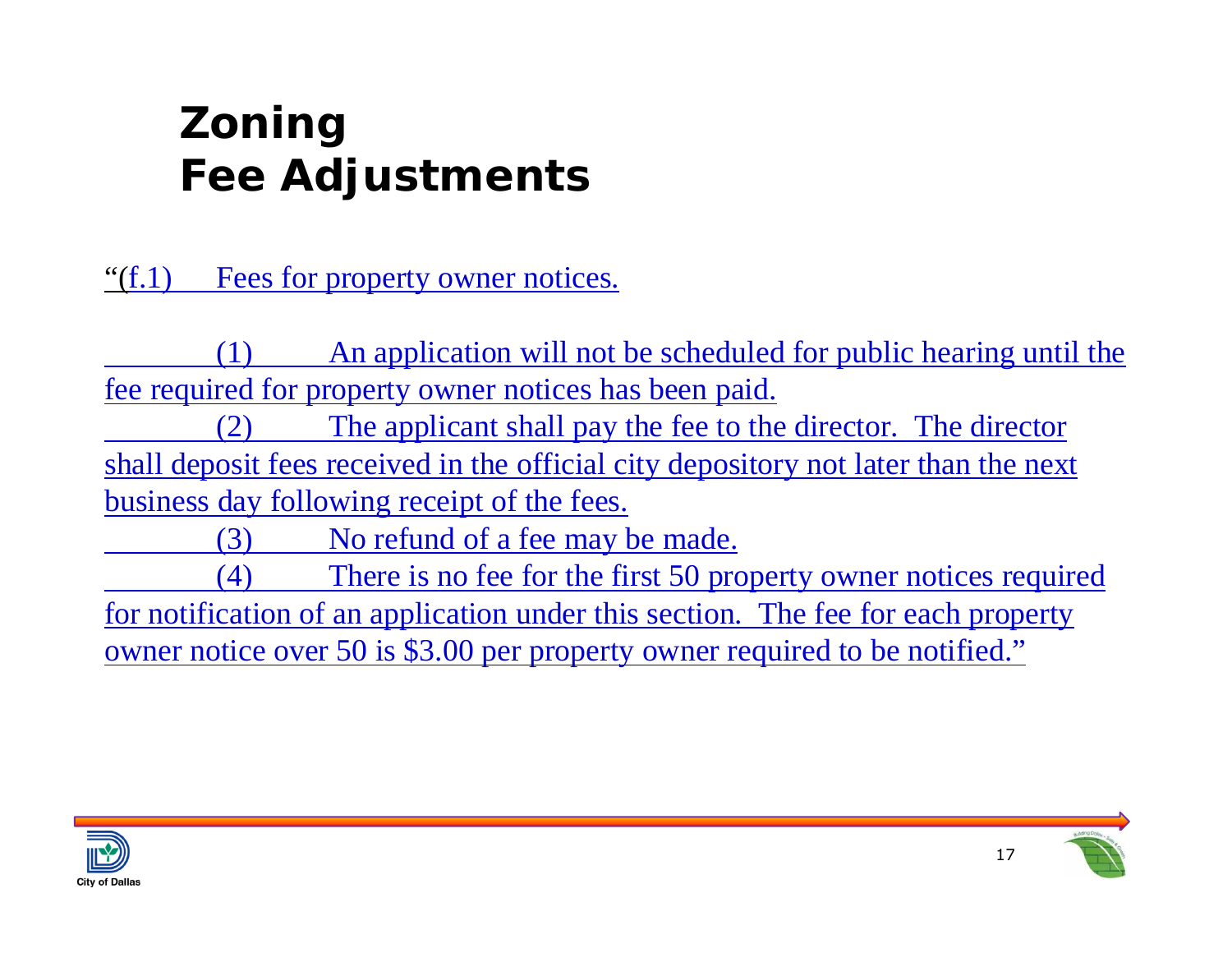Type of Application Type of Application

Application for special parking  $$375.00 +$ (including fee for special parking license, \$12.50 per special if applicable) parking space over 50

Application for renewal of special parking  $$375.00$ license

Amendment or termination of special parking \$100.00 agreement"



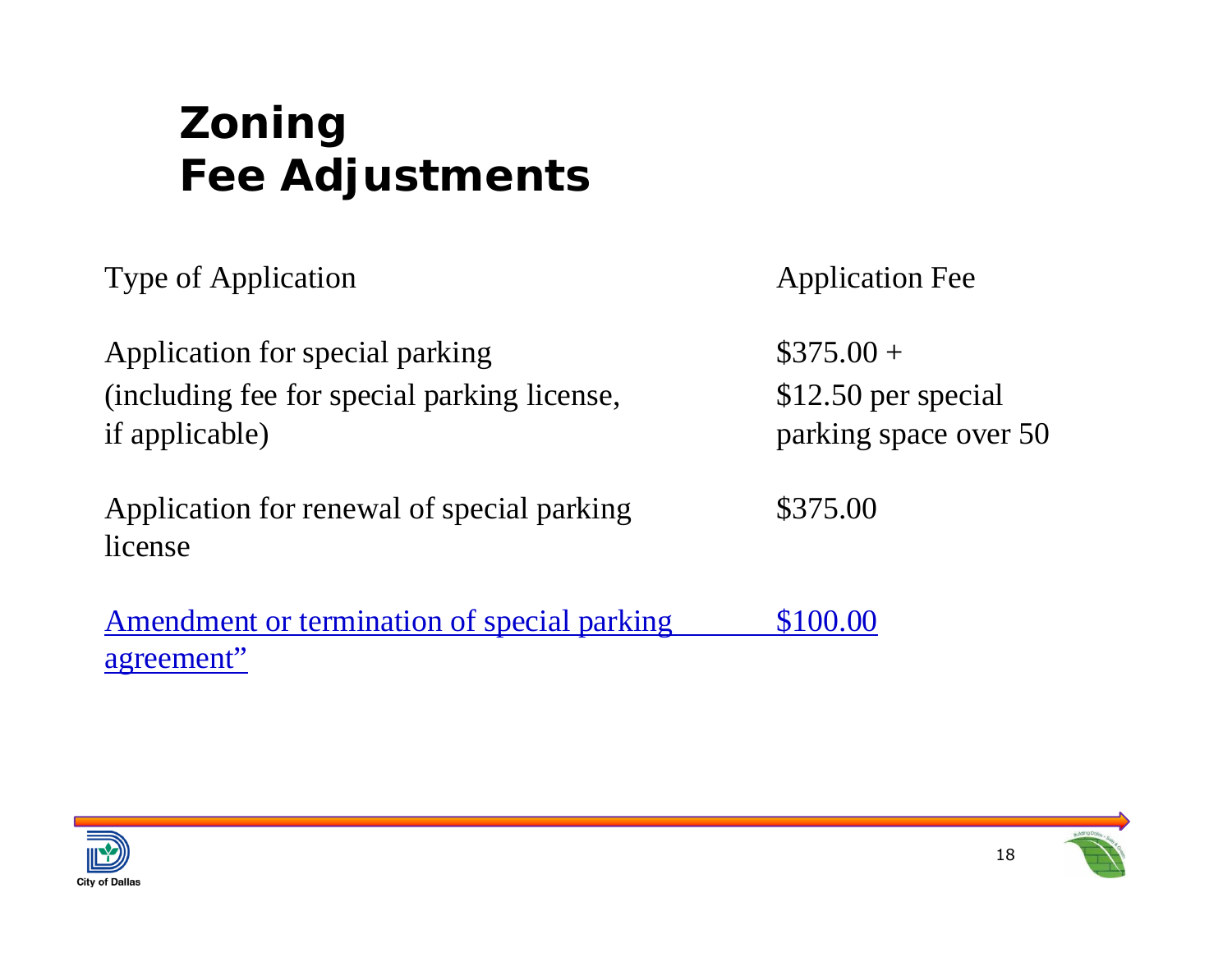Type of Application Type of Application

Amendment to create or amend  $$5,600$ a special provision sign district

All other amendments,  $$6,700$ supplementations, or changes  $\left\{\$1,100\right\}$ " to Article VII, "Sign Regulations"

Escarpment permit  $$1,000.00 +$ 

\$25.00 per acre"



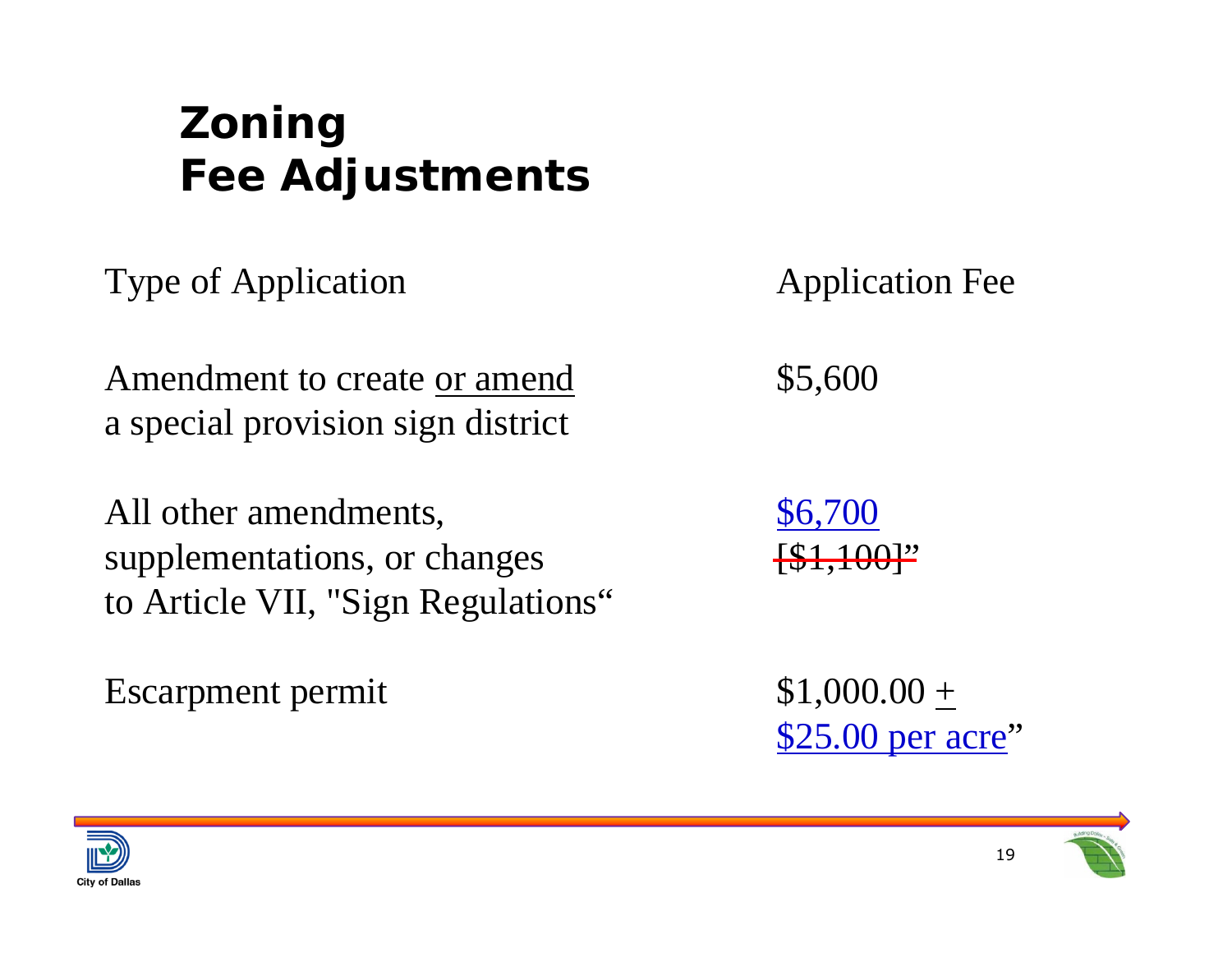(u) Fees for gas drilling and production.

(1) The city may use a qualified third party to conduct any inspections or plan reviews required by Article XII. The operator shall pay the city for any costs or fees charged by third party inspectors or plan reviewers within 30 days of receipt after  $\overline{f}$  of  $\overline{f}$  an invoice from the city.

(2) Any permit that lapses for nonpayment of the annual permit fee will be reinstated upon payment of an additional fee of \$50.00 for each thirty-day period during the lapse.

(3) No refund of a fee may be made.



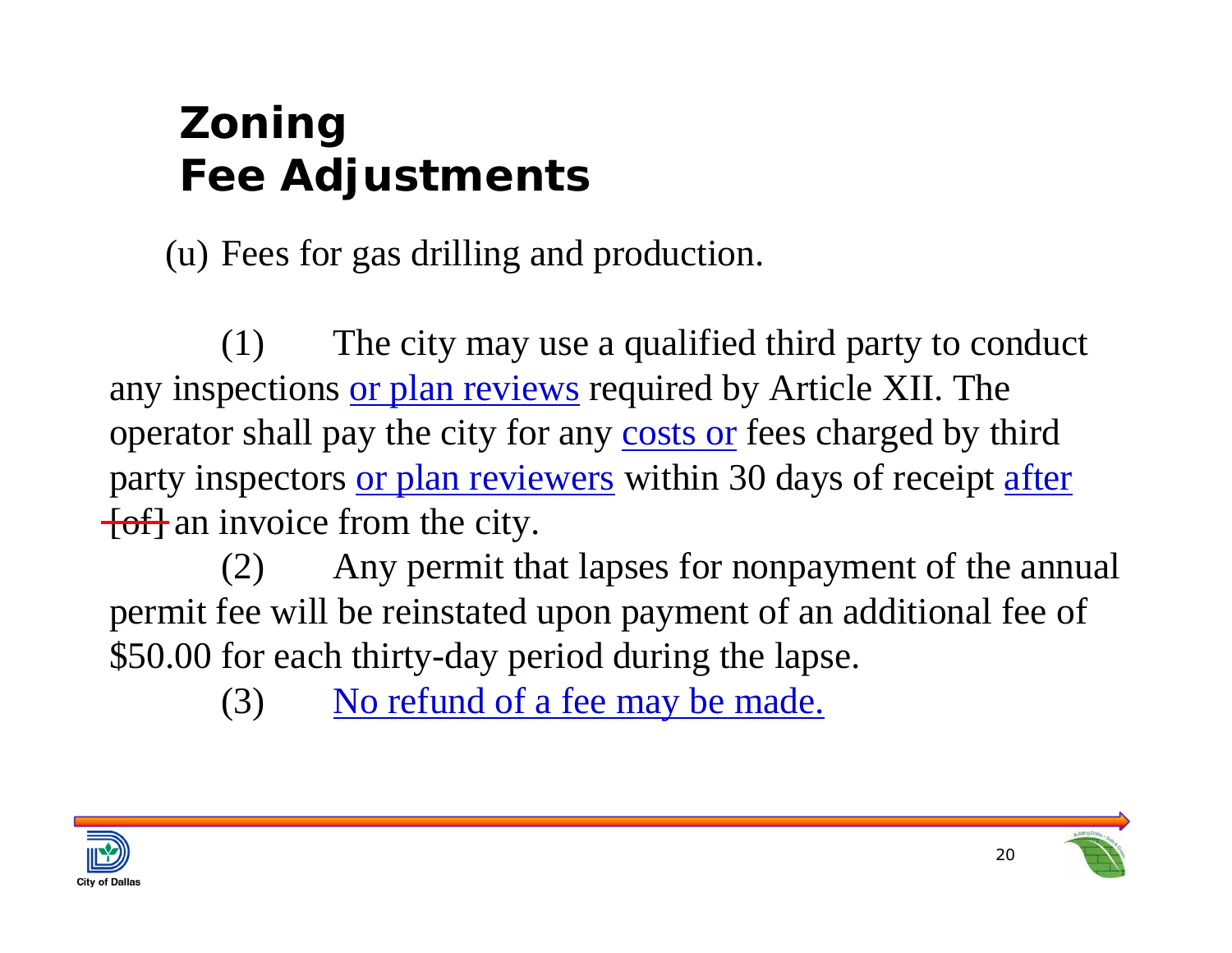Type of Application Type of Application

Amended permit  $$600.00$ Reworking fee \$800.00 Operator transfer \$600.00 Third party plan review \$7,000.00 and inspection (per well) Annual fee (per well)  $$1,000.00$ 

New gas well permit \$3,000.00 for the first well on an operation site and \$1,000 for each additional well on that same operation site



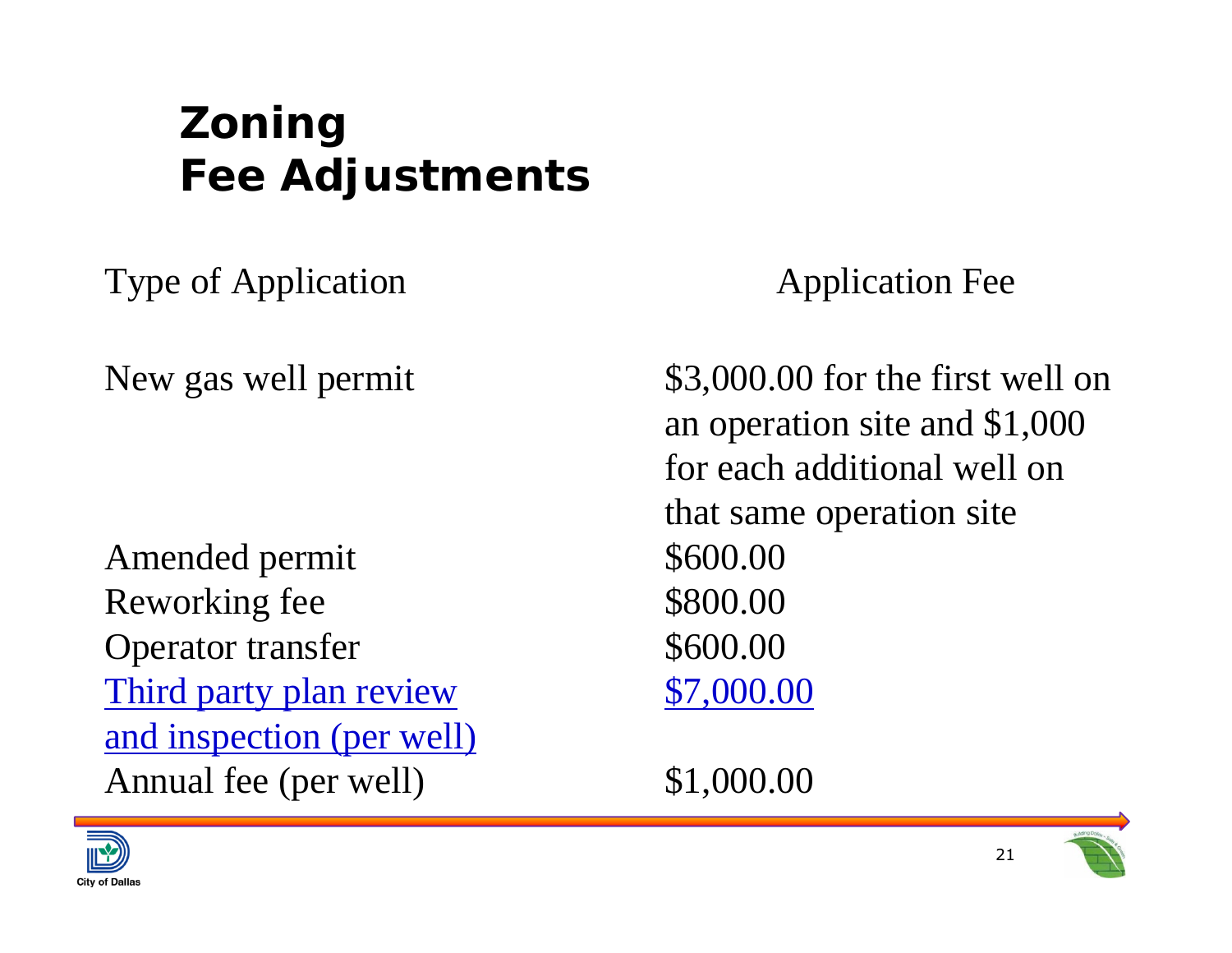(z) Fee for review of a traffic impact analysis; traffic management plan; or other traffic, parking, or transportation review required by a zoning ordinance.

(1) A review will not be scheduled until the fee has been paid.

(2) The applicant shall pay the filing fee to the director. The director shall deposit fees received in the official city depository not later than the next business day following receipt of the fees.

(3) No refund of a fee may be made.

(4) The fee for review of a traffic impact analysis; traffic management plan; or other traffic, parking, or transportation review required by a zoning ordinance is \$250.00."

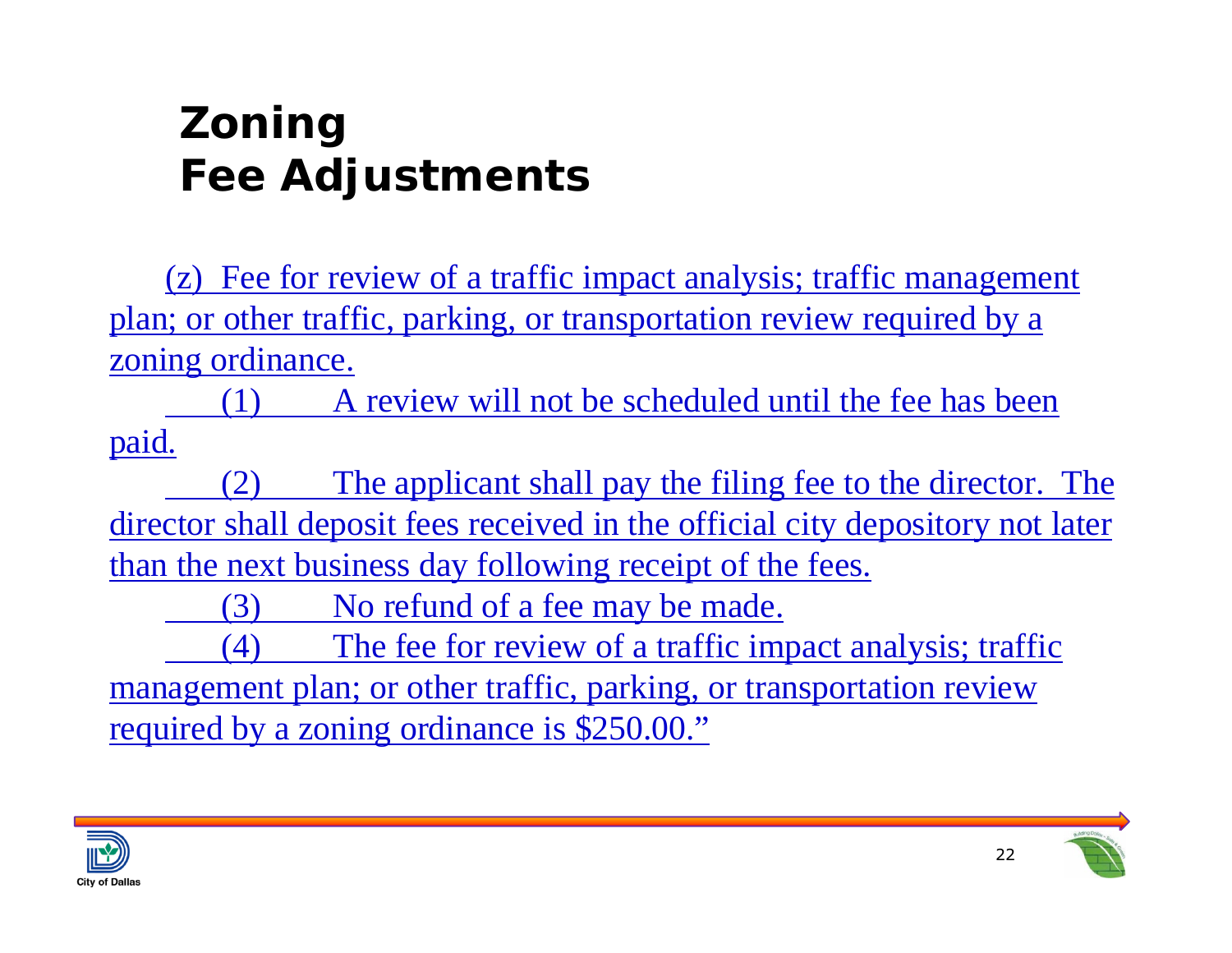(aa) Fee for review of a legal description submitted as part of a zoning application.

Type of Application **Application** Application Fee

| <b>Review of tract consisting</b> | \$25.00   |  |
|-----------------------------------|-----------|--|
| entirely of platted lots          |           |  |
| First review of tract described   | \$50.00   |  |
| by metes and bounds               |           |  |
| Each additional review            | \$100.00" |  |
| of tract described by             |           |  |
| metes and bounds                  |           |  |



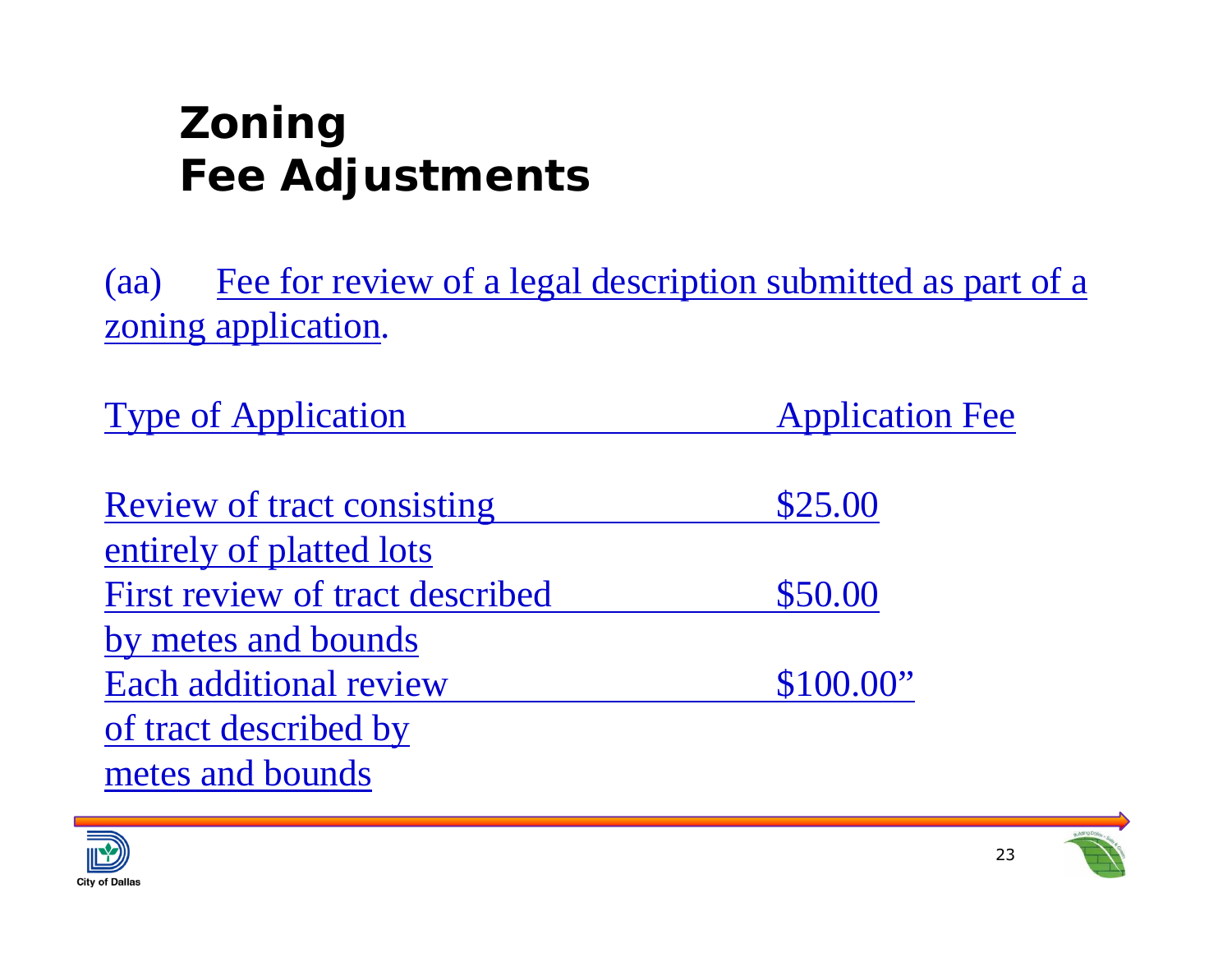(bb) Fee for an item to be placed on a City Plan Commission or City Council agenda not elsewhere specified.

(1) An application will not be processed until the fee has been paid.

(2) The applicant shall pay the filing fee to the director. The director shall deposit fees received in the official city depository not later than the next business day following receipt of the fees.

(3) No refund of a fee may be made.

(4) The fee for placing an item on the city plan commission agenda or the city council agenda not elsewhere specified in this section is \$300.00."

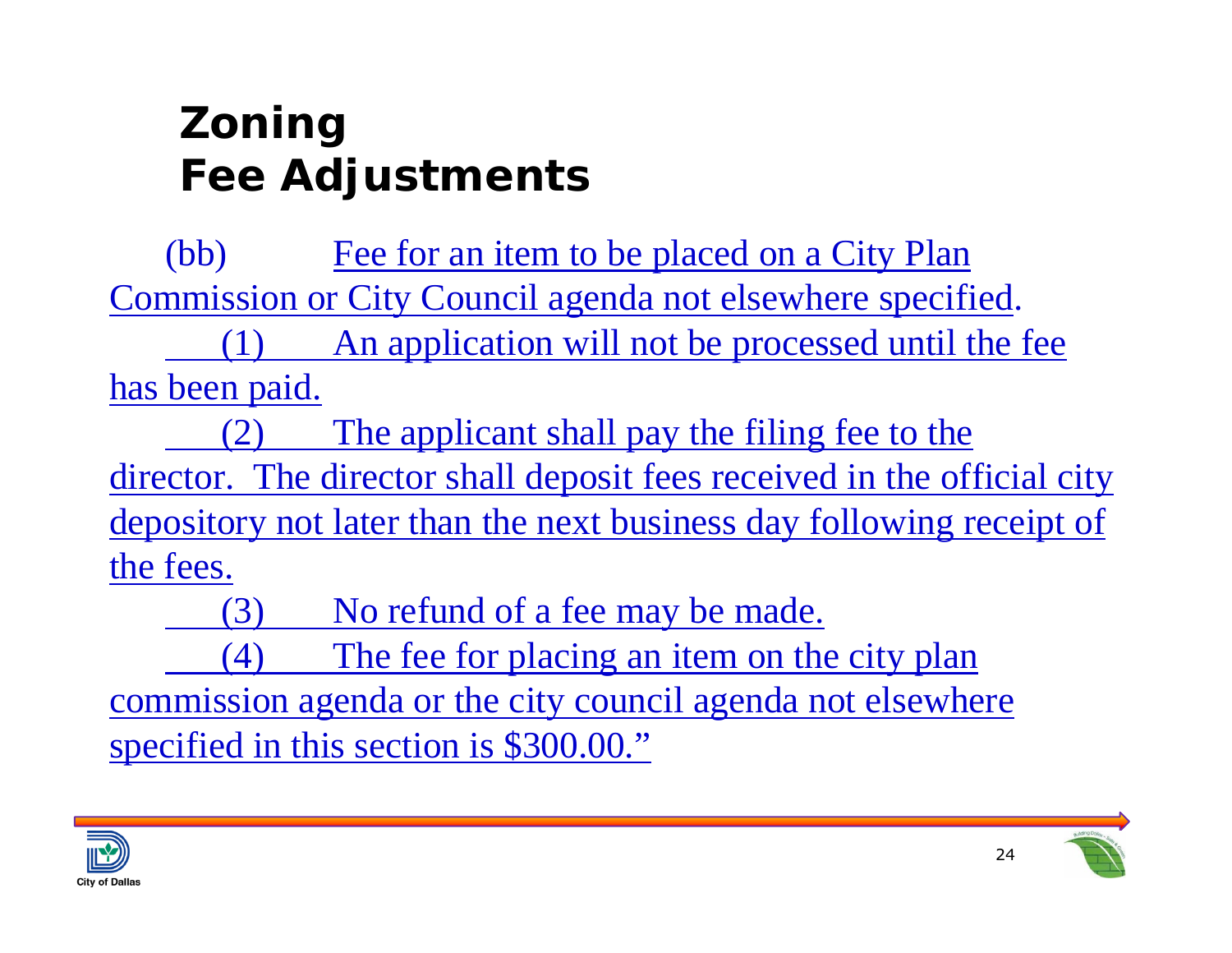(cc) Fee for a special zoning development review meeting.

(1) To facilitate review and feedback on a request or proposal, an applicant may request a zoning development review meeting. City representatives able to address landscaping and tree mitigation, traffic and parking, zoning, and other requirements shall attend the meeting as needed. (2) A zoning development review meeting will not be scheduled until the fee has been paid.

(3) The applicant shall pay the fee to the director. The director shall deposit fees received in the official city depository not later than the next business day following receipt of the fees.

(4) No refund of a fee may be made.

(5) The fee for a zoning development review meeting is \$1,000.00."